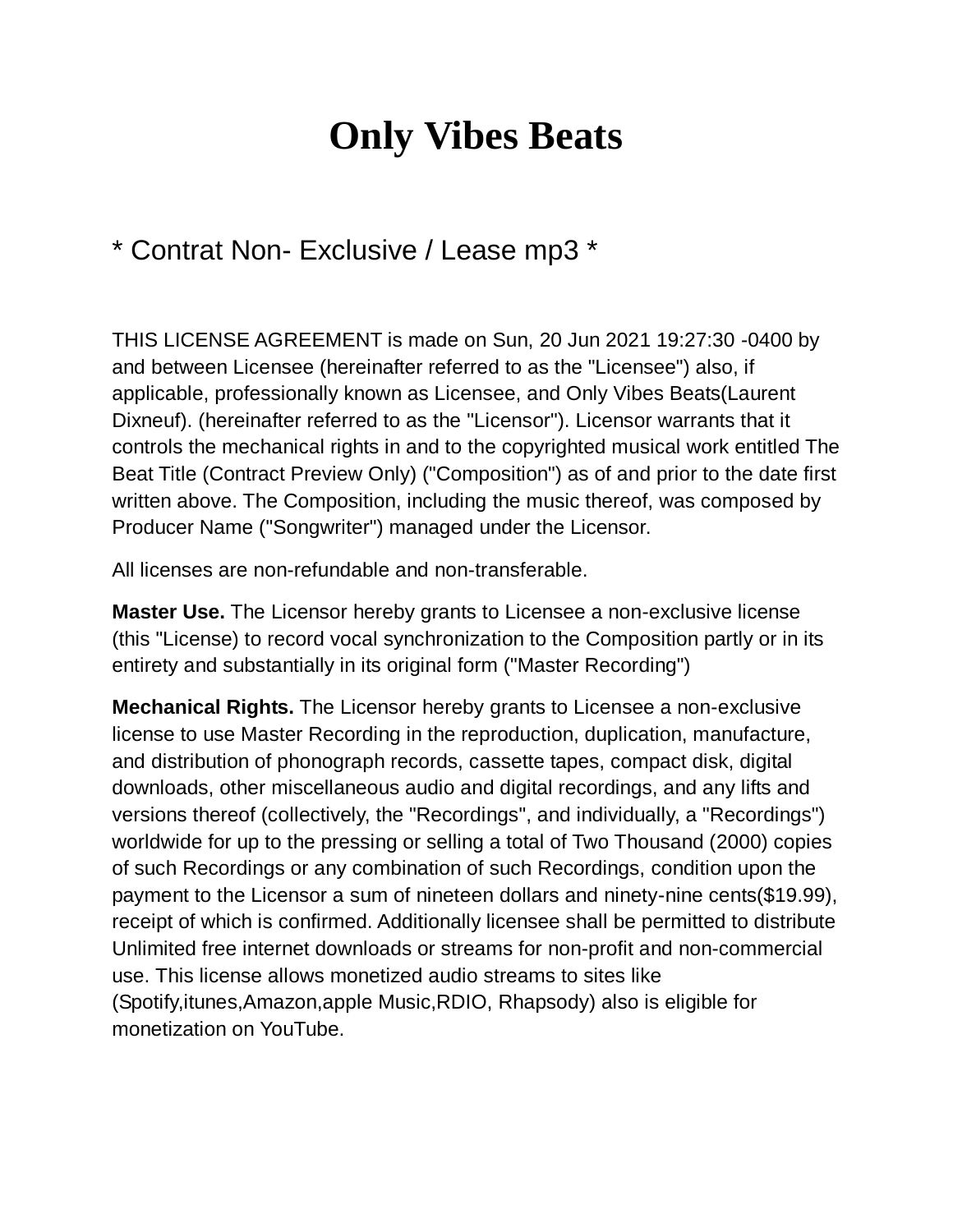**Performance Rights.** The Licensor here by grants to Licensee a non-exclusive license to use the Master Recording in Unlimited non-profit performances, shows, or concerts. Licensee may not receive compensation from performances with this license.

**Synchronization Rights**. The Licensor hereby grants limited synchronization rights for One (1) music video streamed online (Youtube, Vimeo, etc..) for up to 20000 non-monetized video streams on all total sites. A separate synchronization license will need to be purchased for distribution of video to Television, Film or Video game.

**Broadcast Rights.** The Licensor hereby grants to Licensee broadcasting rights up to 1 Radio Stations.

**Credit.** Licensee shall acknowledge the original authorship of the Composition appropriately and reasonably in all media and performance formats under the name "Producer Name" in writing where possible and vocally otherwise.

**Consideration.** In consideration for the rights granted under this agreement, Licensee shall pay to licensor the sum of **nineteen dollars and ninety-nine cents** ,(**19.99\$**) and other good and valuable consideration, payable to "**Only Vibes Beats**", receipt of which is hereby acknowledged. If the Licensee fails to account to the Licensor, timely complete the payments provided for hereunder, or perform its other obligations hereunder, including having insufficient bank balance, the licensor shall have the right to terminate License upon written notice to the Licensee. Such termination shall render the recording, manufacture and/or distribution of Recordings for which monies have not been paid subject to and actionable infringements under applicable law, including, without limitation, the United States Copyright Act, as amended.

**Indemnification.** Accordingly, Licensee agrees to indemnify and hold Licensor harmless from and against any and all claims, losses, damages, costs, expenses, including, without limitation, reasonable attorney's fees, arising of or resulting from a claimed breach of any of Licensee's representations, warranties or agreements hereunder.

**Audio Samples.** 3rd party sample clearance is the responsibility of the licensee.